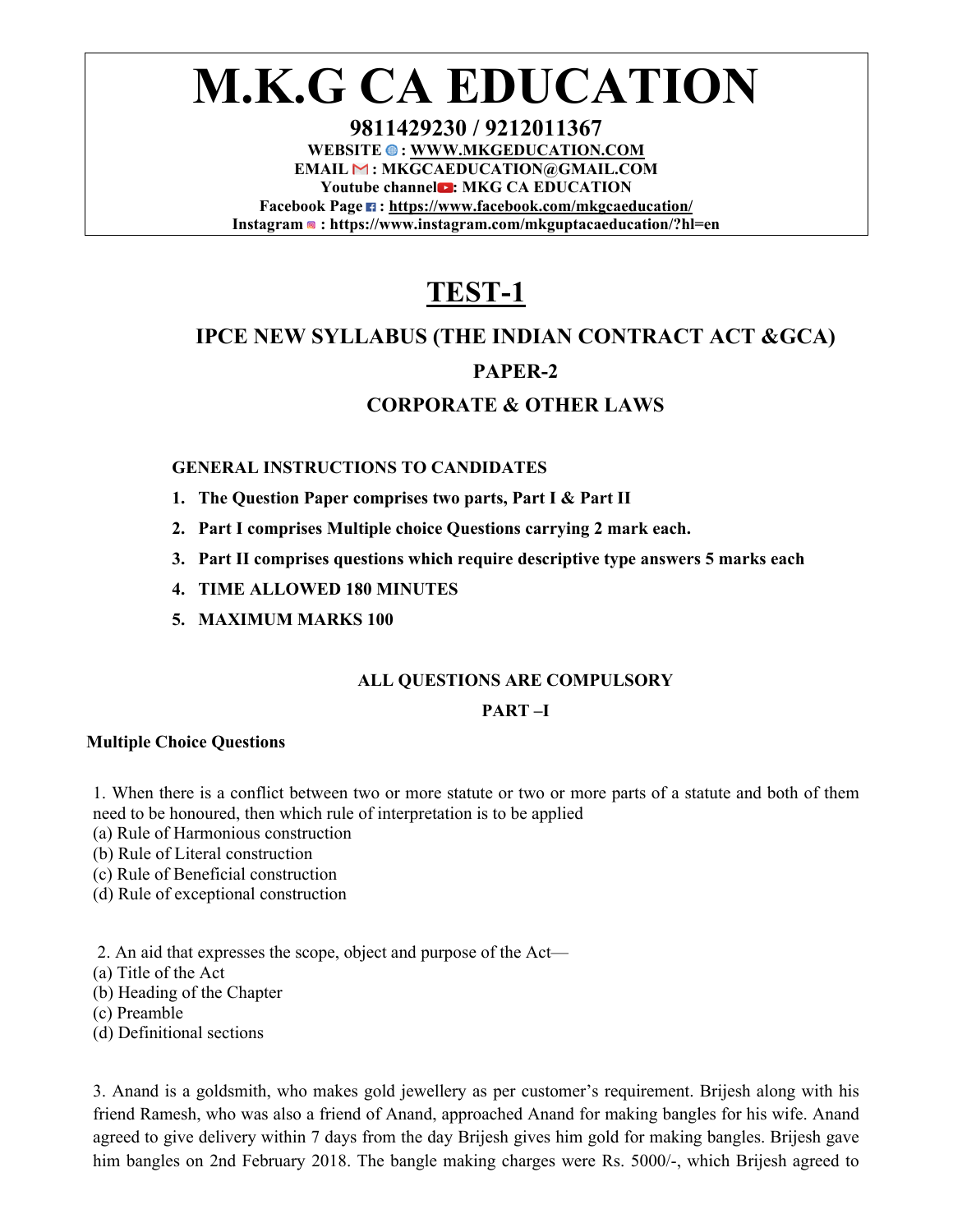pay at the time of delivery of the bangles. Anand delivered the bangles on 6th February 2018, but Brijesh said that he will pay the making charges after some time. Anand agreed to that. In spite of repeated reminders Brijesh did not pay his making charges. In this situation from the following what remedy is available to Anand—

(a) He can sue Ramesh for his making charges because Brijesh was accompanied by him

(b) He can sue Brijesh for his overdue making charges.

(c) He can visit Brijeshs place and can take away anything, which is similar in value to the bangle making charges.

(d) He can retain the goods, as he has the right of particular lien, he however does not have the right to sue Brijesh or Ramesh

4. A good friend of Mr. A, Mr. D is a property dealer in Delhi and works for many renowned registered real estate developers. As Mr. D is doing very well in his work, Mr. A also wanted to work as a property dealer or property agent. Mr. X, a real estate developer of Delhi, appointed Mr. D as his agent for selling flats in his upcoming project, and asked him to name some other person to work for him, for his another project. At this time he introduced Mr. A to Mr. X, saying that he is also in the same field for last 10 years, although Mr. A did not had any experience in this field. Going by his words, Mr. X instructed to appoint Mr. A also for his other ventures. From the following, Mr. A will be treated as –

(a) Agent of Mr. X (b) Sub-agent of Mr. D

(c) Substituted agent of Mr. X (d) Sub- agent of Mr. X

- 5. An internal aid that may be added to include something within the section or to exclude something from it, is—
	- (a) Proviso
	- (b) Explanation
	- (c) Schedule
	- (d) Illustrations

#### **PART –II**

#### **Question 1**

Explaining the provisions of the Indian Contract Act, 1872, answer the following:

- (i) A contracts with B for a fixed price to construct a house for B within a stipulated time. B would supply the necessary material to be used in the construction. C guarantees A's performance of the contract. B does not supply the material as per the agreement. Is C discharged from his liability?
- (ii) C, the holder of an over due bill of exchange drawn by A as surety for B, and accepted by B, contracts with X to give time to B. Is A discharged from his liability?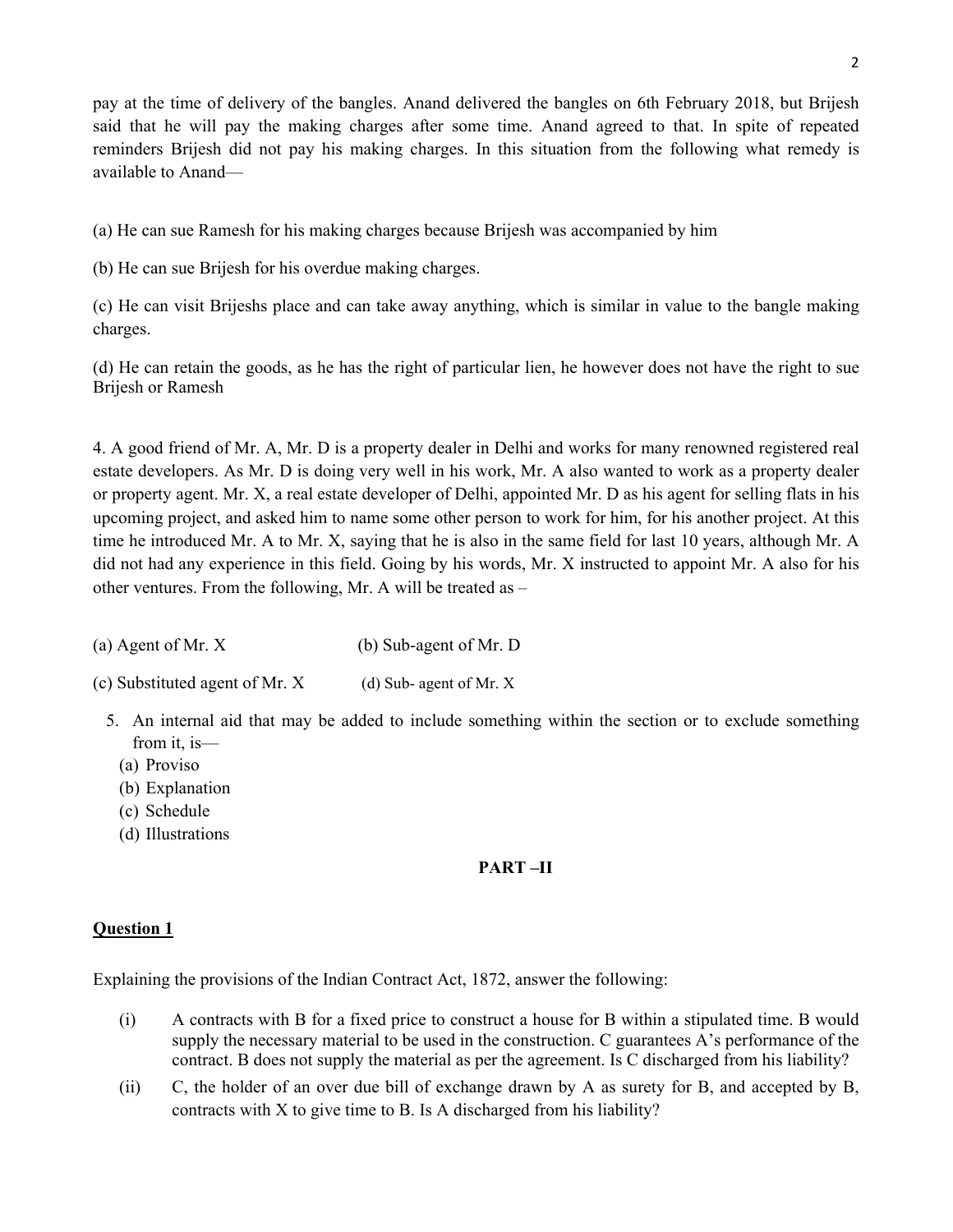#### **Question 2**

How far is 'preamble' in an enactment helpful in interpreting any of the parts of an enactment?

#### **Question 3**

What is agent's authority in case of an emergency. What are the essential conditions to be satisfied to constitute a valid emergency. Give your answer as per the provisions of the Indian Contract Act, 1872.

#### **Question 4**

Explain the rule of 'beneficial construction' while interpreting the statutes quoting an example.

#### **Question 5**

Mr. Avinash wanted a loan for expanding his business, from ABC Bank. Mr. Avinash has pledged the stock of his business to obtain the loan from bank. However, the expansion of business did not reap the desired results and Mr. Avinash was not able to repay the loan. Now, ABC bank wants to retain the stock for adjustment of their loan. Advise, ABC Bank whether they can retain the stock for the adjustment of their loan and also for payment of interest. Give your answer as per the provisions of the Contract Act, 1872.

#### **Question 6**

Explain the meaning of term 'Proviso'. Give the distinction between proviso, exception and Saving Clause**.** 

#### **Question 7**

Mr. A of Delhi engaged Mr. S as his agent to buy a house in Noida Extension area. Mr. S bought a house for ₹ 50 lakhs in the name of a nominee and then purchased it himself for ₹ 60 lakhs. He then sold the same house to Mr. A for ₹ 80 lakhs. Mr. A later comes to know the mischief of Mr. S and tries to recover the excess amount paid to Mr. S. Discuss whether he is entitled to recover any amount from Mr. S? If so, how much?

#### **Question 8**

Define contract of indemnity and contract of guarantee and state the conditions when guarantee is considered invalid?

#### **Question 9**

Differentiate Mandatory Provision from a Directory Provision. What factors decide whether a provision is directory or mandatory?

#### **Question 10**

Explain whether Foreign Decisions be used for construing Indian Acts.